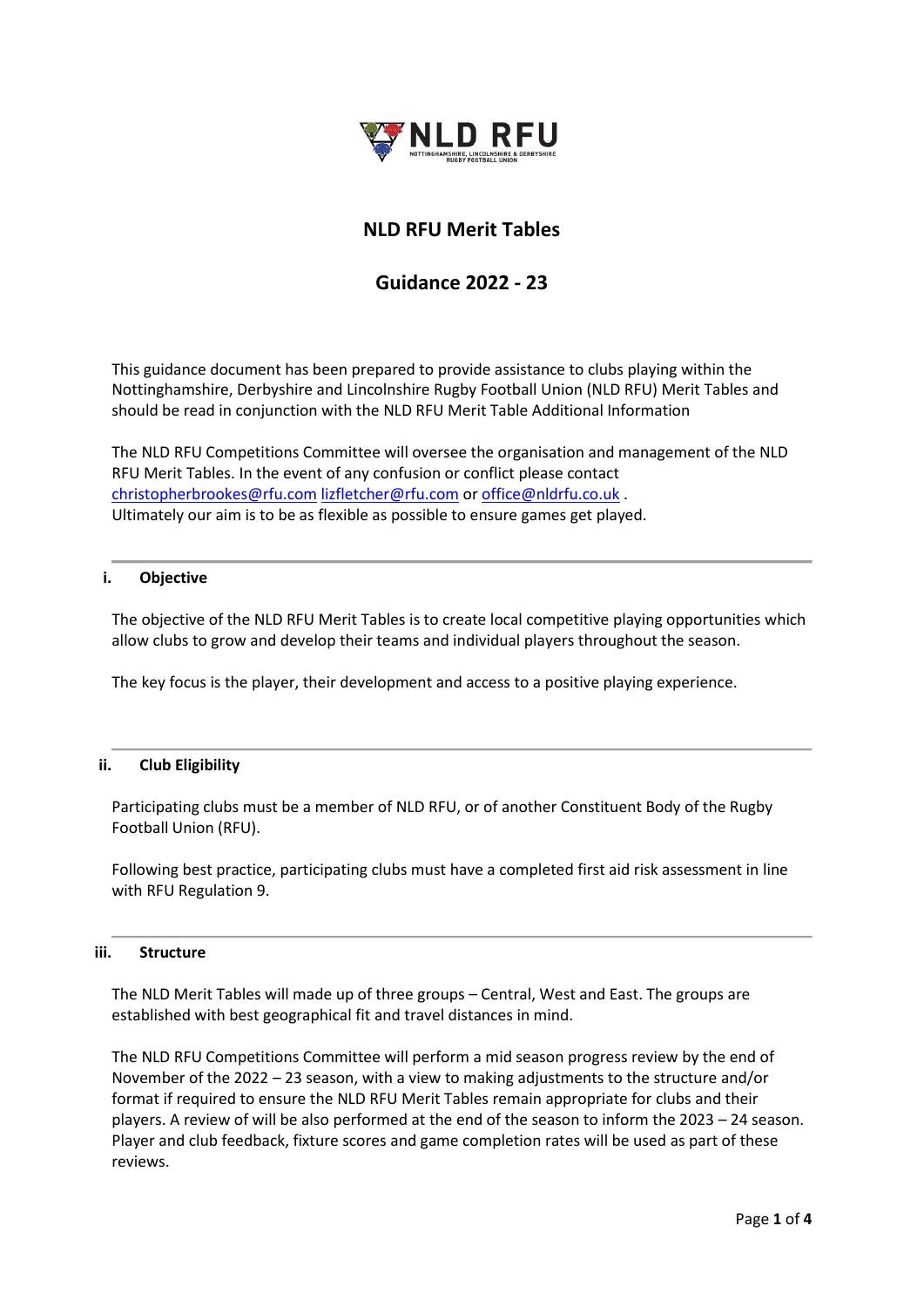### **iv. Format**

All matches must be played in accordance with the World Rugby Laws of the Game. In line with RFU Regulation XX, Game On principles may be applied in non-RFU Competitions (including merit tables and friendlies), therefore where possible, teams should utilise the Game On framework to ensure their fixture is played.

Teams will play everyone in their group home and away. All games must be played in the spirit of England Rugby's [core values](https://www.englandrugby.com/b60e6e31-e1cd-4d88-a268-4b6e76fb6593/about-rfu/core-values) of the game.

The following will also apply:

| 1.<br>2. | <b>Player Eligibility</b><br><b>Squad Sizes &amp;</b><br><b>Front Row</b> | a)<br>c)<br>d)<br>a)<br>b) | All players should be affiliated to the RFU through their club via the<br>Game Management System (GMS) system.<br>b) Players do not have to be 'effectively registered' to take part in the NLD<br><b>RFU Merit Tables.</b><br>A player from a higher level may take part only when mutually agreed by<br>both teams on their appropriate and safe inclusion. This is to help to<br>maintain the right playing experience.<br>Regulation 15.6 Playing Adult Rugby must be adhered to.<br>There are no limits on squad sizes.<br>When there is a shortage of players it is advised games commence |
|----------|---------------------------------------------------------------------------|----------------------------|--------------------------------------------------------------------------------------------------------------------------------------------------------------------------------------------------------------------------------------------------------------------------------------------------------------------------------------------------------------------------------------------------------------------------------------------------------------------------------------------------------------------------------------------------------------------------------------------------|
|          |                                                                           |                            |                                                                                                                                                                                                                                                                                                                                                                                                                                                                                                                                                                                                  |
|          | <b>Replacements</b>                                                       |                            | applying relevant aspects of the Game On framework.                                                                                                                                                                                                                                                                                                                                                                                                                                                                                                                                              |
|          |                                                                           | c)                         | If a team has a large squad, the use of the half game rule is encouraged<br>(a Game On principle), as is lending players to opposition and other<br>teams to give players time on the pitch.                                                                                                                                                                                                                                                                                                                                                                                                     |
|          |                                                                           | d)                         | It is not compulsory to have a front row replacement and, if necessary<br>due to lack of experienced front row players, part or all of a match may<br>be played with un-contested scrums with no detrimental effect to the<br>result.                                                                                                                                                                                                                                                                                                                                                            |
| 3.       | <b>Player Borrowing</b>                                                   | a)                         | Player borrowing is permitted where it means the fixture is played.                                                                                                                                                                                                                                                                                                                                                                                                                                                                                                                              |
|          |                                                                           | b)                         | In the first instance the priority should be borrowing from your<br>opposition on the day.                                                                                                                                                                                                                                                                                                                                                                                                                                                                                                       |
|          |                                                                           | c)                         | Should players be borrowed from teams outside of your fixture, these<br>players must be declared in advance of the fixture to your opposition.                                                                                                                                                                                                                                                                                                                                                                                                                                                   |
| 4.       | <b>Substitutes</b>                                                        | a)                         | Rolling substitutions are permitted, the number of changes is unlimited.                                                                                                                                                                                                                                                                                                                                                                                                                                                                                                                         |
|          |                                                                           | b)                         | Teams are encouraged to ensure all players get appropriate pitch time.<br>i.e. half a game.                                                                                                                                                                                                                                                                                                                                                                                                                                                                                                      |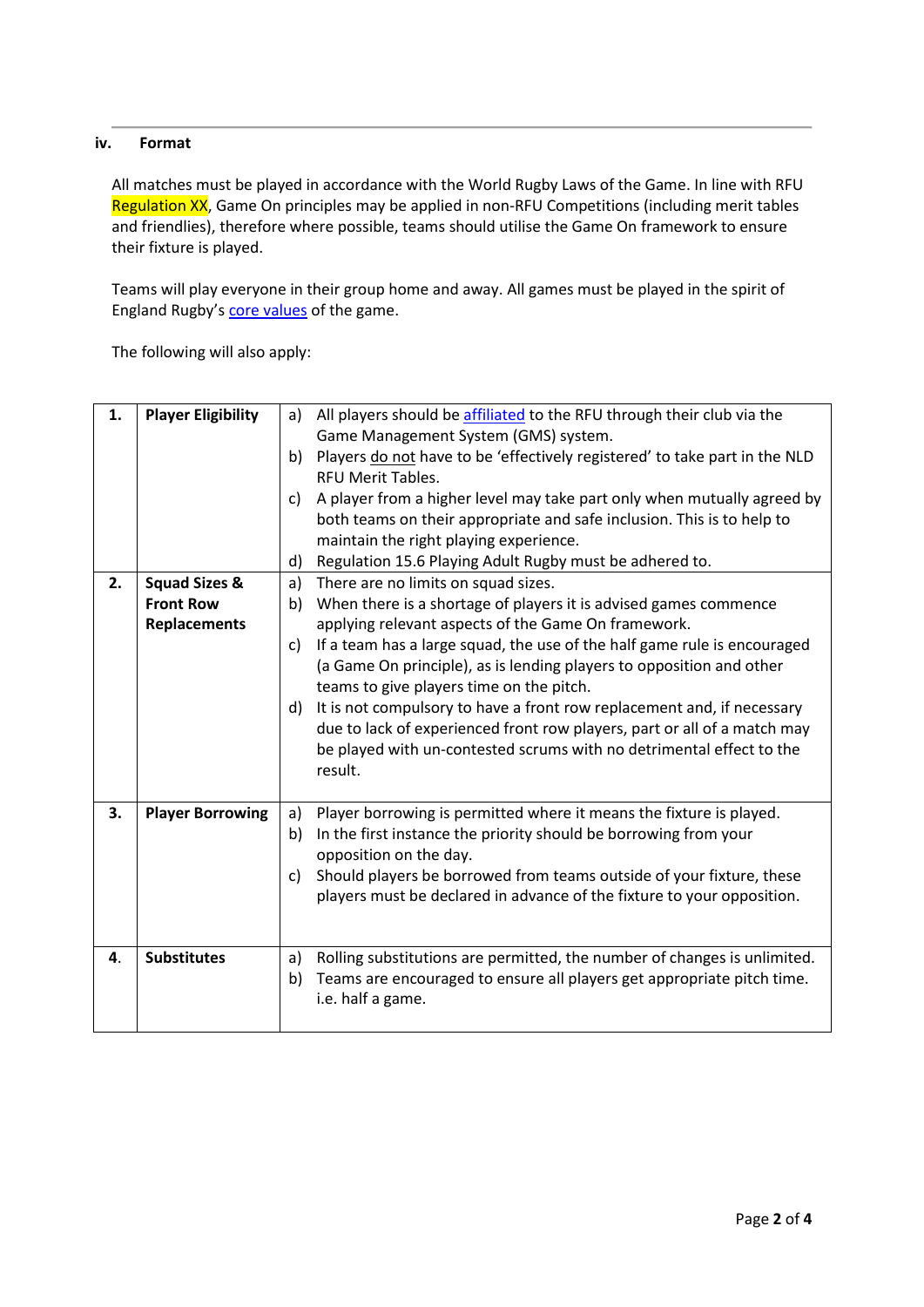| 5. | <b>Match Dates &amp;</b> | a)       | Matches will be scheduled to be played on Saturdays.                                                     |
|----|--------------------------|----------|----------------------------------------------------------------------------------------------------------|
|    | <b>Kick Off Times</b>    | b)       | Teams may mutually agree to move a fixture to a different day/date.                                      |
|    |                          |          | The home team must ensure they let the merit table organisers and the                                    |
|    |                          |          | appropriate referee society know once a change of date and time has                                      |
|    |                          |          | been agreed.                                                                                             |
|    |                          | c)       | Kick off times can be mutually agreed. Where teams cannot agree                                          |
|    |                          |          | matches shall kick off at 3pm except for those matches played in                                         |
|    |                          |          | November, December, January, and February, which shall kick off at                                       |
|    |                          |          | 2pm.                                                                                                     |
| 6. | Unplayed,                | a)       | Where possible teams should utilise the Game On framework to keep                                        |
|    | <b>Postponed or</b>      |          | the fixture on. Both teams must agree which of the Game On principles                                    |
|    | Abandoned                |          | will apply to the match and notify the referee at least 30 minutes prior                                 |
|    | <b>Matches</b>           |          | to kick off.                                                                                             |
|    |                          | b)       | In the event of a host venue pitch being unplayable due to weather, it is                                |
|    |                          |          | recommended that the fixtures is:                                                                        |
|    |                          |          | a. switched to away team venue                                                                           |
|    |                          |          | moved to alternative venue<br>b.                                                                         |
|    |                          |          | postponed and new date agreed.<br>c.                                                                     |
|    |                          | C)       | If a game is abandoned after 40 minutes of play, the result will stand.                                  |
|    |                          | d)       | Where there is a genuine need to cancel or a postpone a fixture, the                                     |
|    |                          |          | club are asked to communicate to their opposition, referee society and                                   |
|    |                          |          | merit table organiser at the earliest opportunity. (Please see point 10)                                 |
|    |                          |          |                                                                                                          |
| 7. | <b>Score Reporting</b>   | a)       | The first named team on a fixture is responsible for entering the result                                 |
|    | and Match Day            |          | onto the Game Management System (GMS) using electronic match card                                        |
|    | Form                     |          | (EMC).                                                                                                   |
|    |                          | b)       | Each team/club must have a nominated results inputter with the correct                                   |
|    |                          |          | GMS access. (The inputter will need to have the 'match card                                              |
|    |                          |          | administrator' GMS role).                                                                                |
|    |                          | c)       | Inputting team line ups on the EMC is not compulsory for the NLD RFU                                     |
|    |                          |          | Merit Tables.                                                                                            |
|    |                          | d)       | Ideally results will be submitted no later than the day after the fixture.                               |
|    |                          |          |                                                                                                          |
| 8. | Referee                  | a)       | The home team is responsible for making every attempt to organise with                                   |
|    | <b>Appointments</b>      |          | the local Referee Society to appoint a Referee, otherwise a qualified                                    |
|    |                          |          | Referee must be used.                                                                                    |
|    |                          | b)       | Teams must notify the Referee at least 30 minutes prior to kick-off of                                   |
| 9. | <b>Fulfilment of</b>     |          | any Game On flexibilities being applied to the fixture.<br>Teams are encouraged to fulfill all fixtures. |
|    | <b>Fixtures</b>          | a)<br>b) | Completion of fixtures will be routinely monitored by the merit table                                    |
|    |                          |          | organisers and a team's place in the merit tables will be reviewed as                                    |
|    |                          |          | necessary.                                                                                               |
|    |                          | C)       | All fixtures should be played before end of April.                                                       |
|    |                          |          |                                                                                                          |
|    |                          |          |                                                                                                          |